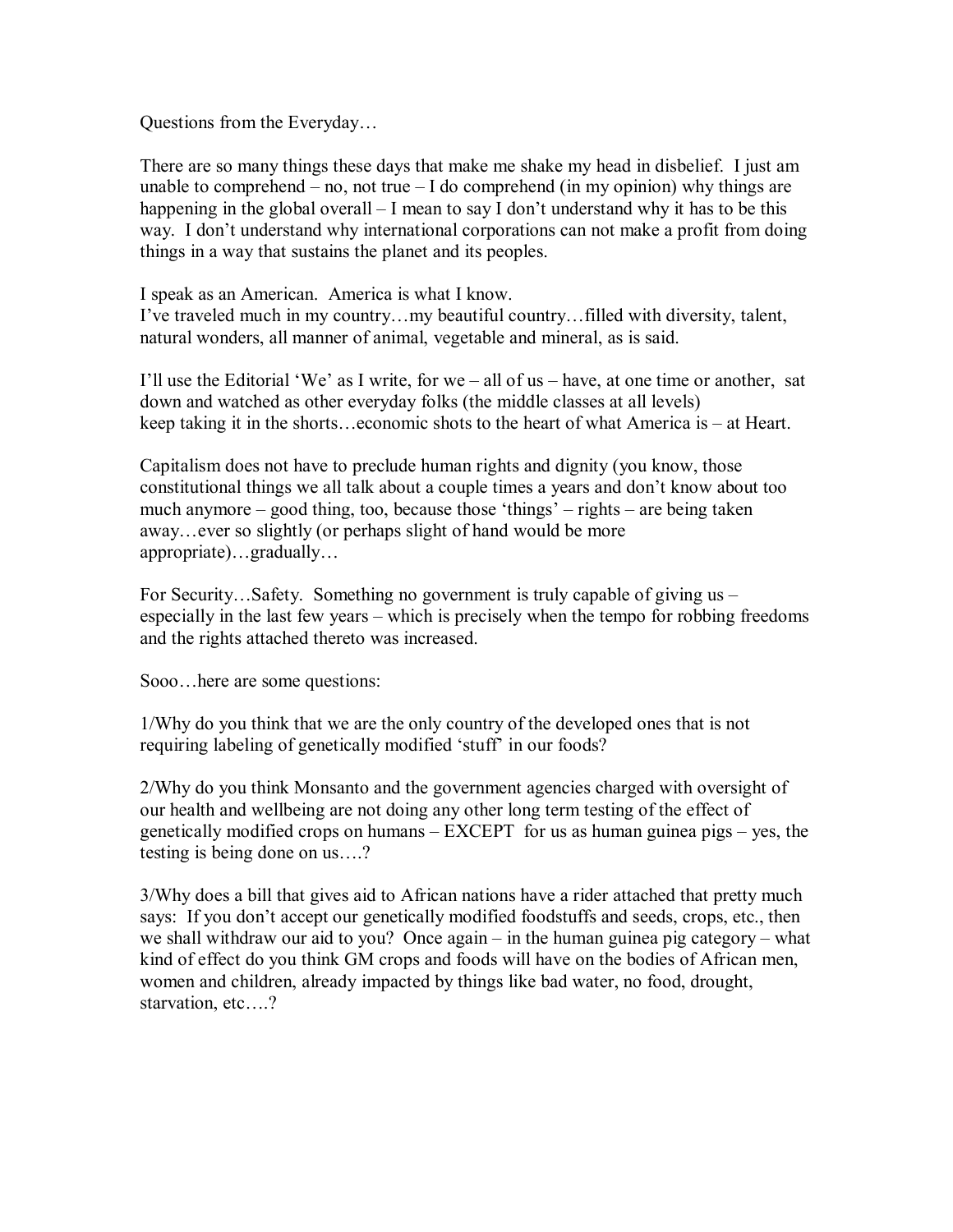4/Why do you think the US government is suing/threatening the EU/other countries, because they (as sovereign nations) are refusing GM foods, crops, seeds, etc.? In other instances, sanctions are threatened; aid withdrawal is threatened – even when deals have been struck previously.

 $5/W$ hy do you think the government is against the International Criminal Court – and is threatening other countries who have signed to be part of it? (mostly everyone else has.) This is the court of international justice – something we've always wanted when bringing others to task…?

6/Why do you think the government just lowered all the pollution standards that were in place requiring those nuclear/power businesses to be responsible in regard to the very air we breathe? Most of our Clean Air Acts are being gutted as we speak…and these corporations can now spew more poison into our – and our children's – air.

7/Why do you think the government is opening up more and more park and wilderness land to development/developers?

8/Why do you think the government tests only 1 in 20,000 cows for Mad Cow Disease and other diseases that can be passed on to humans? Ireland and Japan test every single one. Most European countries test 1 in 3….hmmm.

 $9/W$ hy do you think antibiotics, growth hormones (ah, Monsanto...) – and in many instances, things like cement dust (and other additives) are added to the cattle? All along the process, there are things done that carry through into the beef we eat and the milk we – and our children – drink. Is it necessary?

10/The last one – for now…Monsanto – the maker of the universally used RoundUp Pesticide – AND the owner of 91 percent of the world's Genetically Modified Crops – is pushing for more and more land to be used for GM use (corn, wheat, soybean – fed mostly to animals that we then eat - , rice). Now, if you're a farmer next to one of these fields and you don't use genetically modified crops (that are genetically done so that RoundUp is the only pesticide that can be used) – AND one day, when the wind blows, your field becomes contaminated by those GM crops of AgriBusiness – YOU – yes, you, can be sued (and Monsanto has done this already) for using Monsanto's Patented GM crop seeds and they will want you to pay them for  $it$  – and give up all your seeds (gee what do you, as an everyday farmer do next year?...)...?!

Ten questions –

Being a patriotic American means we have the right to agree, dissent, stand up for what we believe, in a peaceful – albeit at times impassioned – exchange of pros and cons – and always with the health and well-being of ALL OF US in mind.

The old saying, 'Think Globally, Act Locally' now – more than ever – is relevant. So is: